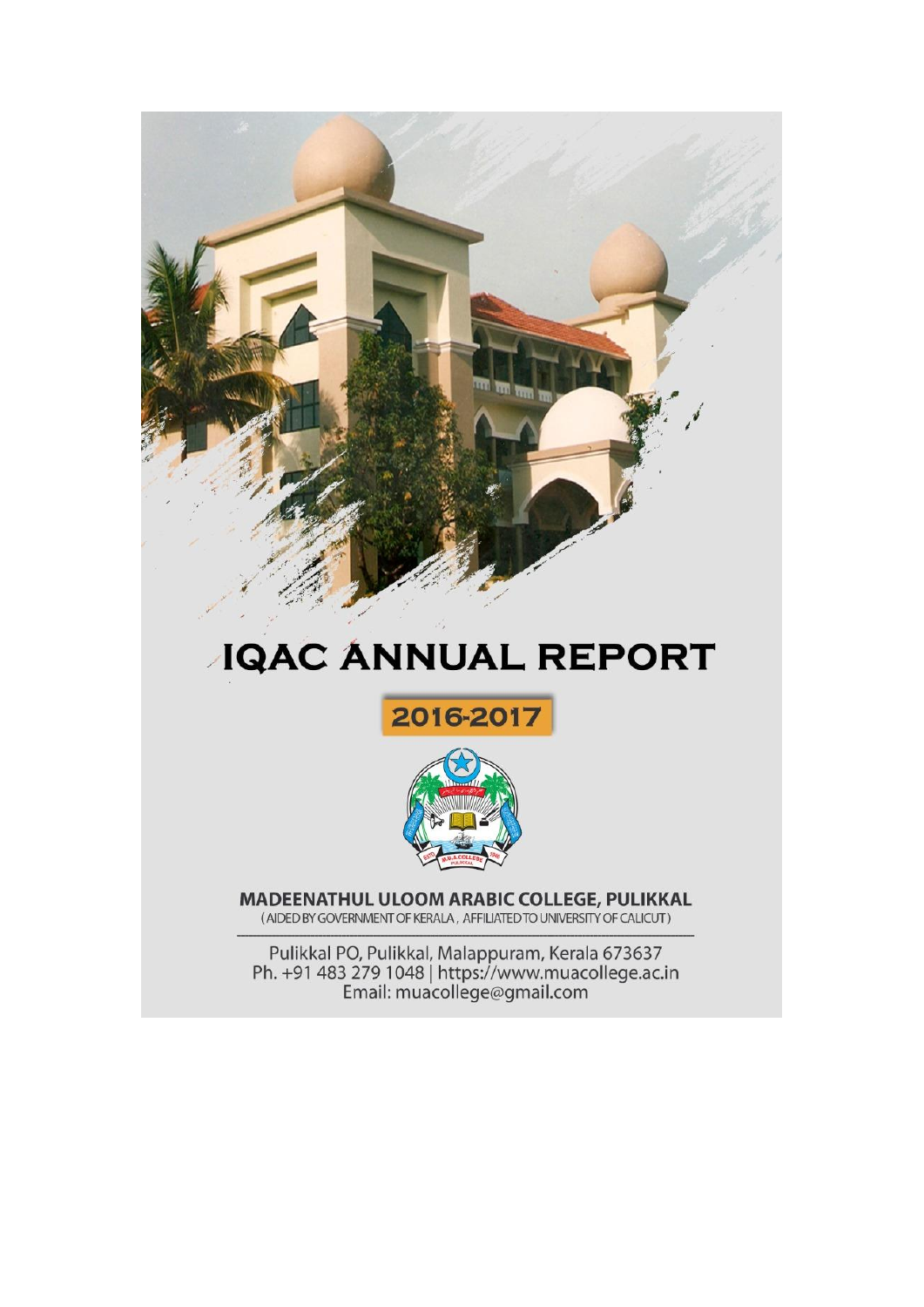## **IQAC ANNUAL REPORT 2016- 17**

The first core committee meeting of the IQAC for the year 2016-17 was held on 18.06.2016. Principal Dr. N. Muhammed Ali presided over the meeting. The action plans of each department and club were assessed and modified as well as an academic calendar for the academic year 2016-17. A brief report of the major outcomes of the activities by IQAC is given below.

## **REGULAR ACTIVITIES**

- Induction Programme for first Year PG and UG students
- Class PTA meetings after the internal examinations in each semester
- Batch wise alumni meet for the last three years
- Sports meet and Fine Arts fest in every academic year

## **IQAC ACTIVITY**

- Faculty Development Programme in various subjects were conducted to the teaching fraternity of the college.
- As part of the MoUs signed by the college with certain reputed institutions, ventures, philanthropic agencies many collaborative activities like faculty exchange, research activates, students exchange, internship etc. were undertaken during the academic period.
- Department of Arabic and Economics with Islamic Finance conducted a holistic course for the PG & UG students of the college for prepping them to appear for various competitive examination like NET, K-TET, PSC, UPSC etc.
- The students were categorized into Advanced and Slow learners on the basis of a diagnostic test organized by each department under the supervision of IQAC. Thereby, a remedial coaching to slow learners and advanced programmes for the gifted students were provided.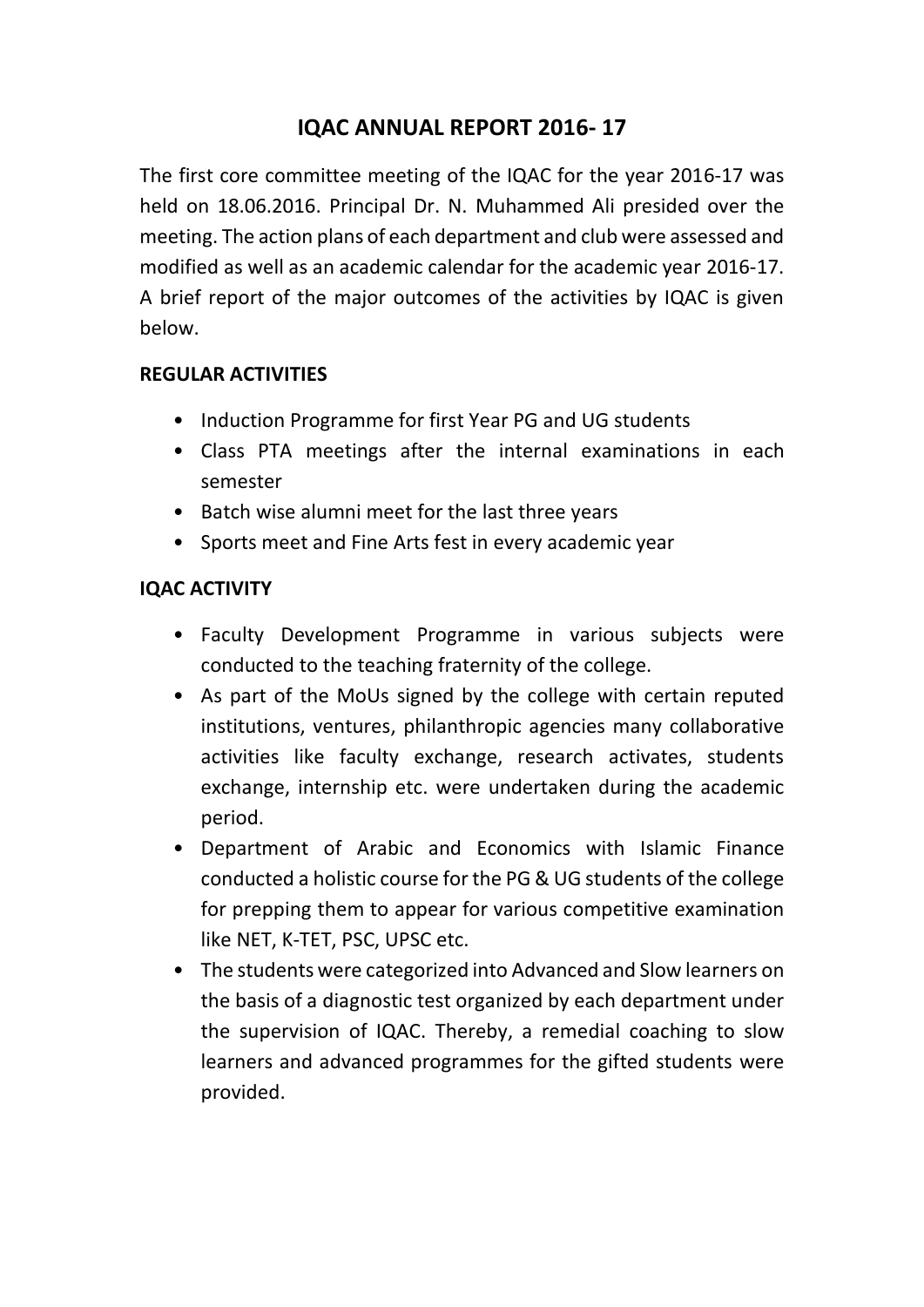## **FEEDBACK**

- IQAC has taken the feedback from students, alumni, teachers and employers on the curriculum for analyzing data and took necessary steps in the curriculum.
- IQAC has taken semester wise feedbacks from students on the teachers to solve the drawbacks of them and resolve it for the best teaching and learning experience.

## **CERTIFICATE COURSE**

Certificate courses on specific topics were facilitated to the students along with their regular classes such as

- Certificate course in Microsoft Windows & Microsoft Word,
- Certificate course in Microsoft Excel
- Certificate course in Microsoft PowerPoint.

## **PROFESSIONAL DEVELOPMENT PROGRAMME FOR COLLEGE STAFFS**

- A session on the topic "Techniques for Effective Teaching" led by Mr. Muhammed C.K, Lecturer, Dept. of Arabic, MUA College on 06- 06-2016.
- A session on the topic "PD Rules & Store Purchase Manual" led by Mr. Ahammed Basheer, Head Accountant, MUA College on 30-07- 2016.
- An enriching session on the topic "Essential Tips for Communication" led by Mrs. Hafsath Udumbra, Asst. Prof, Dept of English on 16-11-2016.
- A FDP on the topic " How to be a Dynamic Teacher" led by Mr. Abdul Muneer Poonthal, Asst. Prof, Dept. of Arabic on 10-01-2017

## **DEPARTMENTAL ACTIVITIES**

## **Dept. of Economics with Islamic Finance**

• An Invited lecture led by Dr. Abdul Azees MP, Asst. Professor, Dept. of Economics, Aligrah Muslim University on 16/11/2016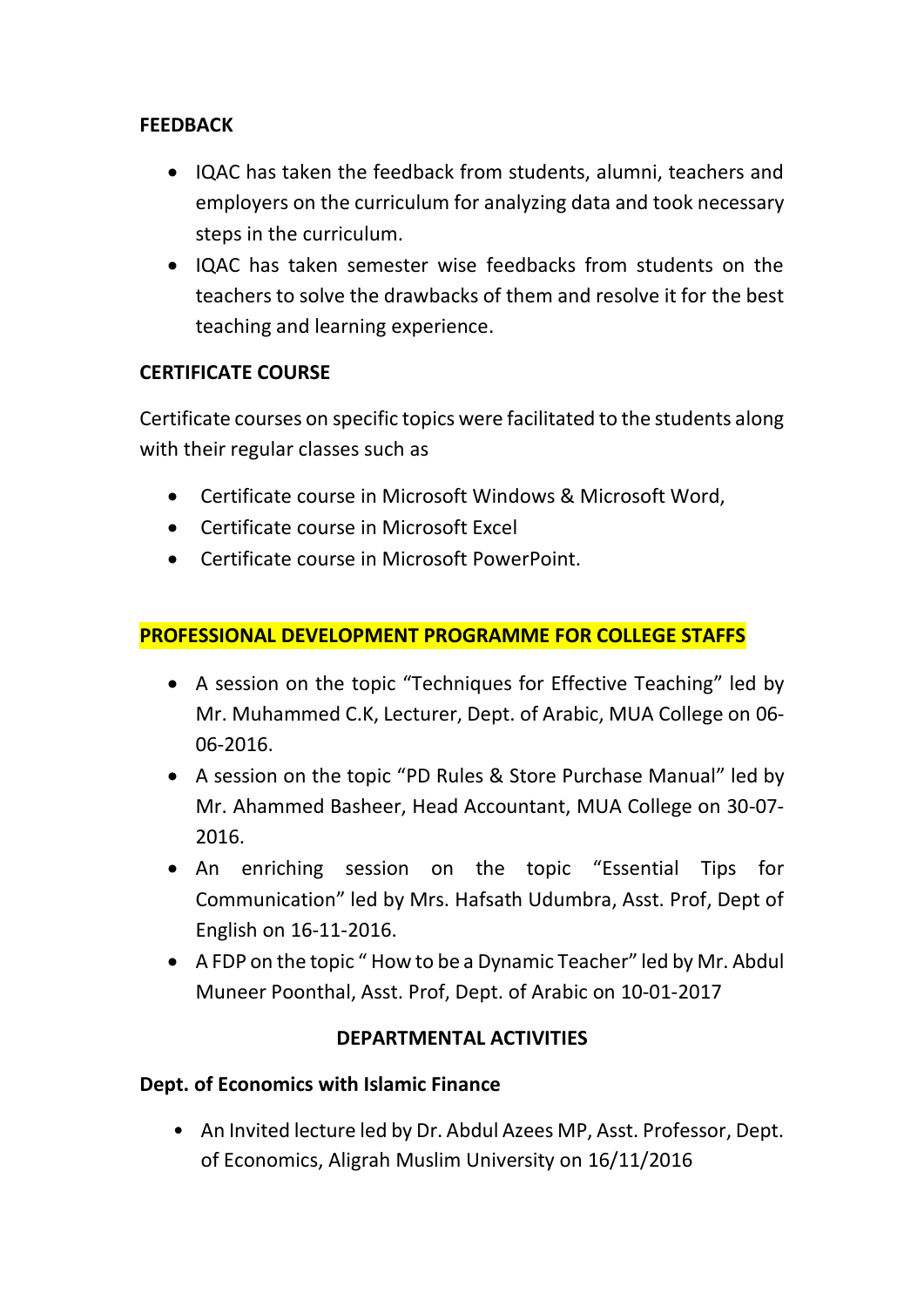- Economics Association was inaugurated by Dr. N Muhammed Ali, Principal in Charge, MUA College on 12-09-2016
- Conducted various programs and activities like Quiz competition, Debate, panel discussion and cultural activities.
- Discussion on Union Budget 2017-18 on 10-02-2017. Presentation was done by Muhammed Salih PC, Assistant Professor, Department of Economics, MUA College
- Exam orientation for second year students by Muhammed Salih PC, Assistant Professor, Department of Economics, MUA College on 20-03-2017

#### **PG & Research Dept. of Arabic**

- The college has published an International Peer Reviewed Research Journal since 2017 titled Al- BAHS Al-ILMI. Each edition of the journal carries scholarly articles contributed by the faculties as well as research scholars and other academicians.
- The Post Graduate Department of Arabic was recognized as Research Centre in Arabic language and literature in 2010.
- Full-fledged multimedia exhibition on Arabic Language & Literature was organized on 17<sup>th</sup> & 18<sup>th</sup> December 2015.
- The Arabic in the college has organized different activities in the campus that helps the students to create and transfer the knowledge. The club also provides many opportunities to develop the language proficiency and skills of the students.
- Dept. of Arabic released a printed magazine titled "Thuwa" under the chief editor Mr. Mishal Saleem.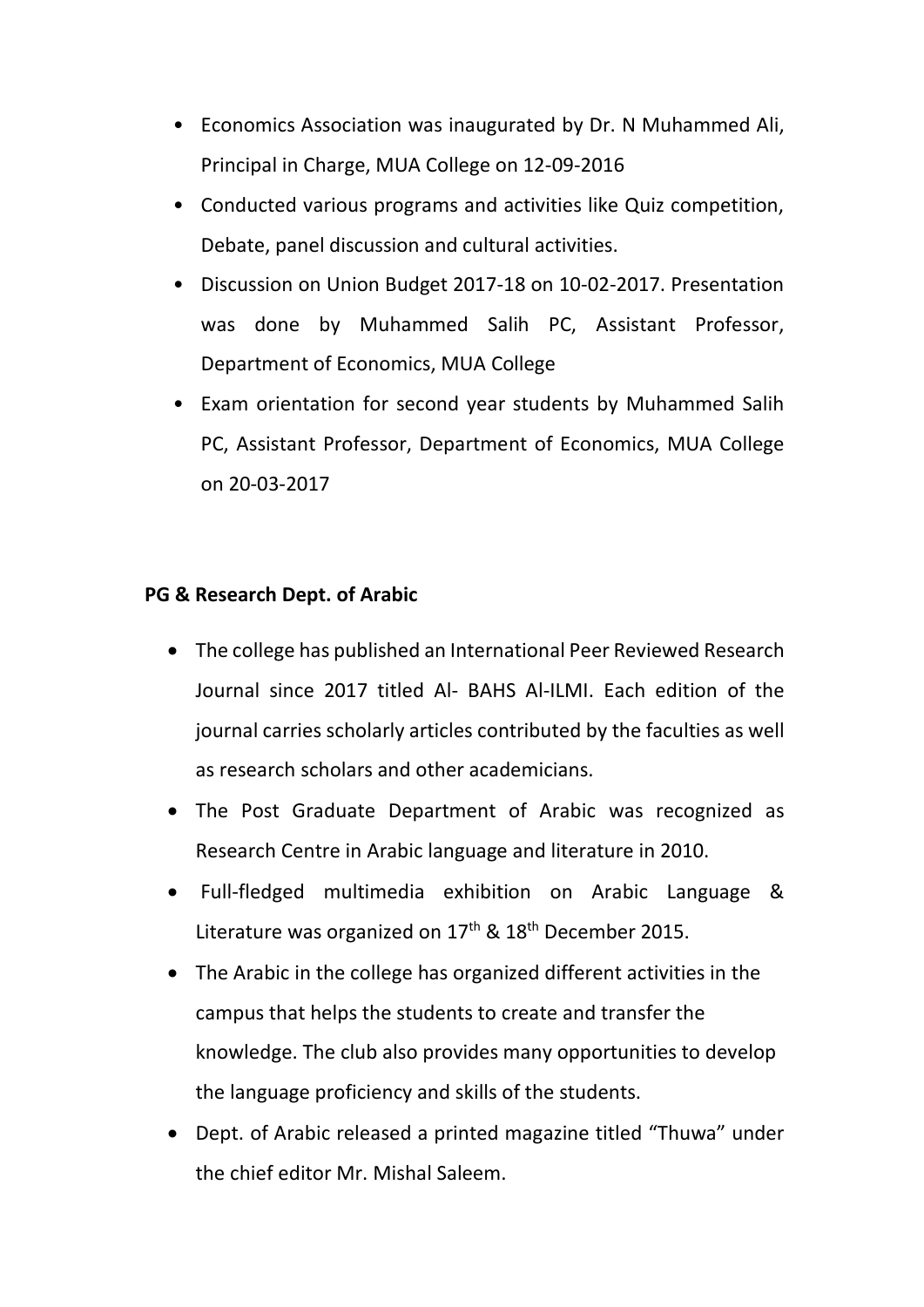## **RESEARCH WORKSHOP**

PG and Research Department of Arabic conducted many workshops on research methodology for teachers and research scholars. They are;

- National workshop on "Research Publications Need for Academicians" on 22nd August 2016 led by Dr. M Abdul khader, Associate Professor, Jamal Muhammed College Trichi
- Seminar on "Innovative Approaches of Research" led by Dr. Muhthasim Billah, lecturer in Arabic, MUAC Pulikkal on 15th November 2016
- Workshop on "Thesis Writing Methods" led by Dr. Shaikh Muhammed, Associate Professor, Dept. of Arabic, MUAC, Pulikkalon 16th December 2016
- Workshop on "How to make a synopsis" led by Dr. TK Yousuf, Associate Professor, Department of Arabic, MUAC Pulikkal on 5th January 2017
- Workshop on "Academic Writing" led by Dr. CM Shanavas, Asst. Professor, AAC, Valavannur on 19th January 2017
- Workshop on "Copy Right Policies in Publishing" led by Dr. Sabir Navas CM, Assistant Professor in Arabic, MUA, College, Pulikkal on 16th February 2017
- Seminar on "Contemporary Arabic Prose Writers" led by Dr. Muhammed Noorul Ameen, Assistant Professor, Government College, Kasargode on 22nd February 2017

## **SKILL ENHANCEMENT PROGRAMME**

- Life skill awareness talk on" communicable diseases and preventive measures" on 24/12/2016 organized by NSS Unit
- Life skill awareness programme " On road safety –" be cautious, life is precious" on 6/10/2016 organized by NSS Unit
- Life skill awareness programme on Anti-ragging and cyber literacy on 11/08/2016 organized by NSS Unit
- Motivation class on Goal setting for first year students was conducted on 2/03/2017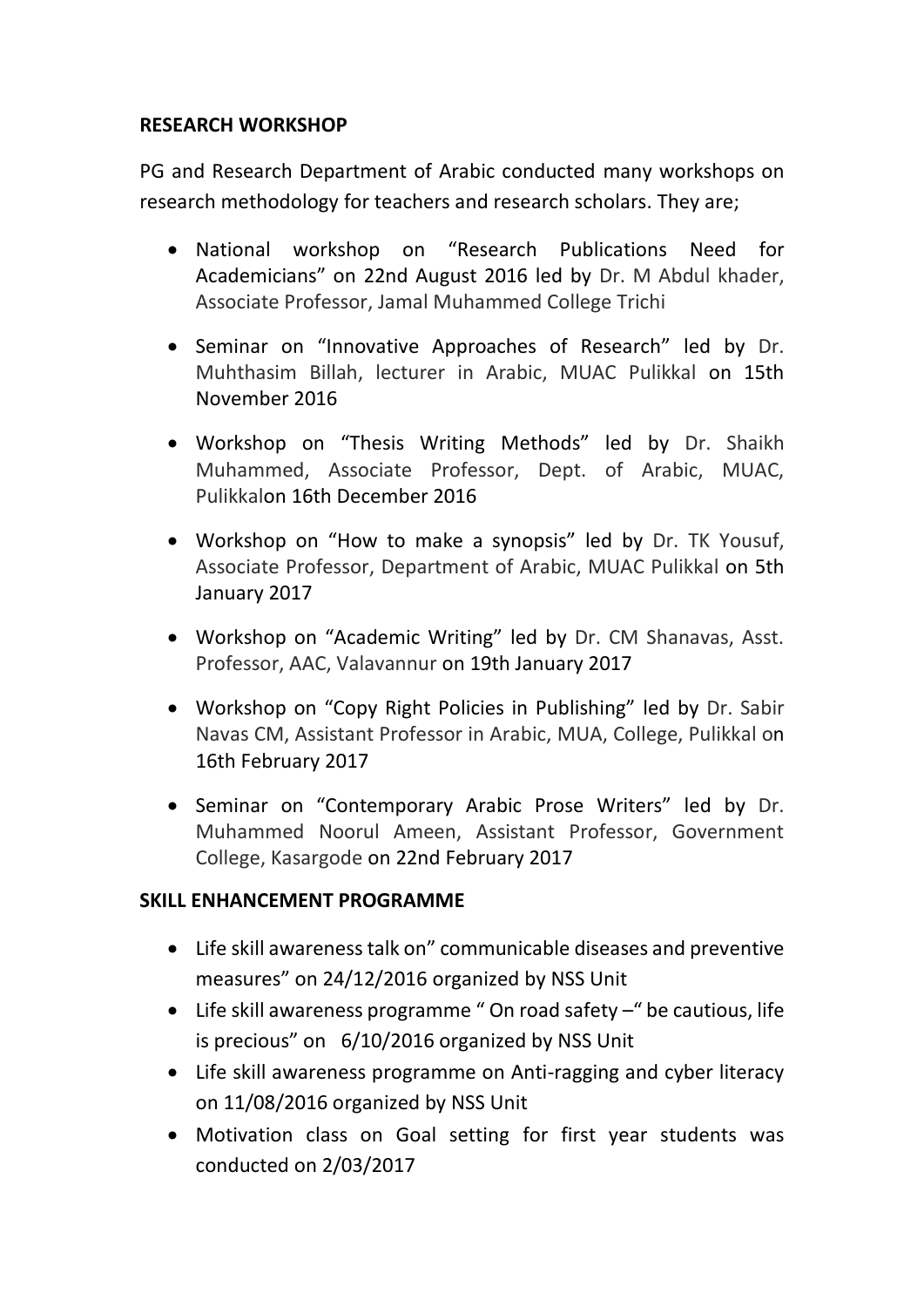## **BEST PRACTICE**

#### **AL MABARRAH**

- **AL MABARRAH** (An initiative of MUA College towards ethical banking) was launched on 15/11/2015 with an aim to provide interest free financial system to the students and teachers in which they can benefit from it both finically and academically.
- As a result, an amount of 33500/- loan in the year 2015-16 was supported to the students and 94250/-in the year 2016-17 was also provided

## **SCOPE (STUDENT CENTRE FOR OVERALL PERSONAL ENRICHMENT)**

- The program "Homestay" was started in the year 2015 as an intensive program to uplift economically backward students by providing quality education, food and accommodation to hostel students free of cost/nominal fee and other financial assistance.
- It present the practice in a more systematic way by split under establishment, running, and process alumni contribution etc.
- The practice also evinces the social commitment of the college as it aims to incentivize poor students to pursue higher education despite their financial constraints.
- In the year 2015-16, 55 hostel students benefited from it with a deduction provided of rupees 1230000/- and in the year 2016- 17, 60 hostel students benefited with a deduction provided of rupees 1300000/-

## **EPIC – EMOTIONL PARENTING AND INTEGRATD COUNSILING**

The EPIC aims at promoting healing and soothing the trauma of the Orphaned children. The scheme renders a holistic development of an orphan's being.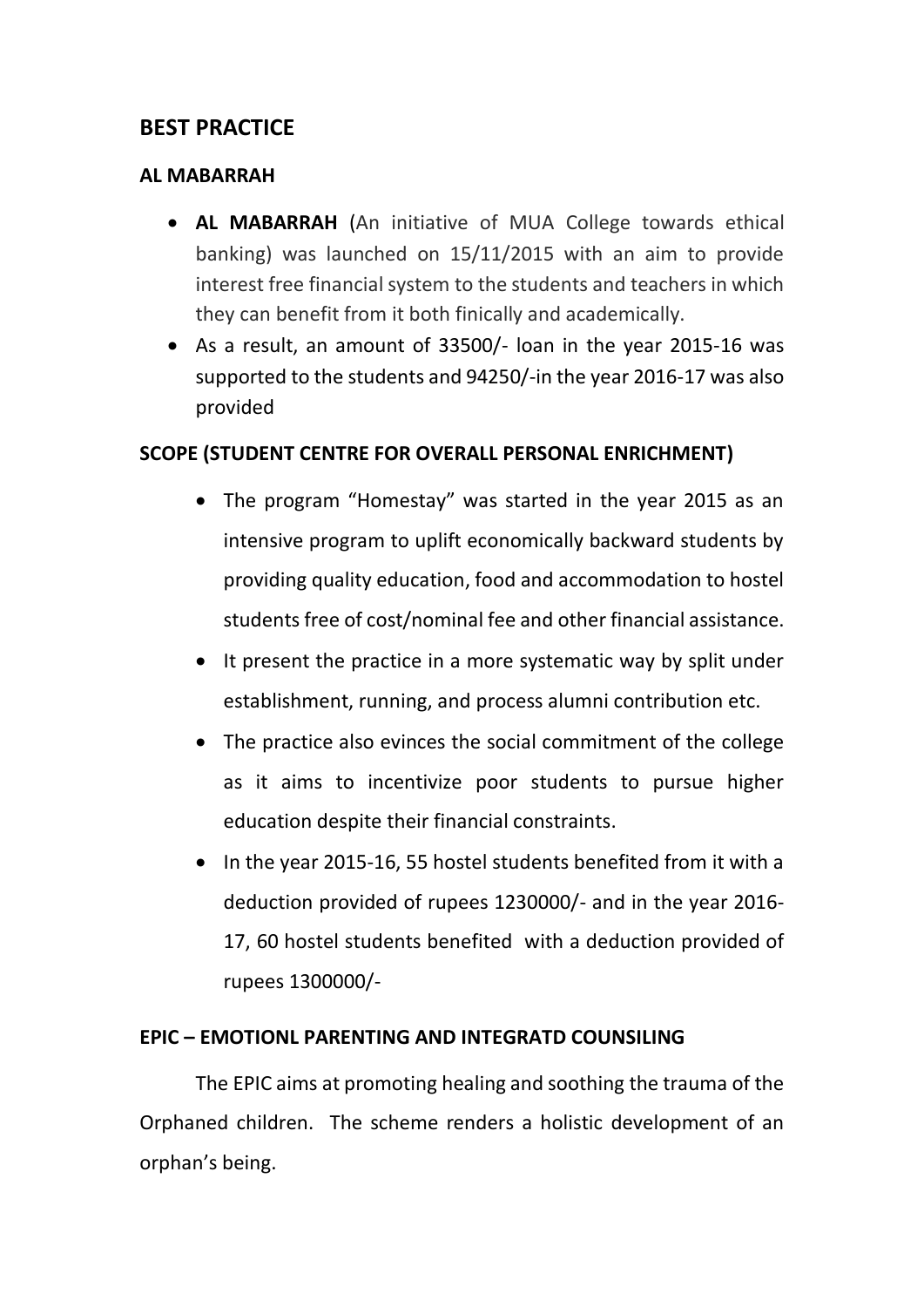## **EXTENSION AND OUTREACH PROGRAMME**

IQAC has initiated many extension and outreach programmes in this academic year for uplifting the society educationally, mentally and financially by collecting the amount from the teachers, parents, students and public and also giving them awareness on contemporary issues take place around them. IQAC made the programmes more reachable to the public. The following are some of the remarkable examples;

## **SWACHH BHARAT ABHIYAN: HYGIENE DRIVE**

- The college NSS unit has conducted a mass cleaning drive on  $19<sup>th</sup>$ July 2016 in the surroundings of college. MUAC, NSS volunteers actively participated in the programme.
- The road from the N.H. 966 to the college and the surroundings of the campus were thoroughly cleaned.

## **HEALTH AWARENESS IN N.H. COLONY HAMLET**

- The college NSS Unit has conducted a programme on health awareness in N.H. Colony Hamlet on 24/12/2016. Dr. Muhammad Shan, Senior Professor from Kozhikode Medical College interacted with the suburban demos on public health.
- 55 NSS volunteers participated in the programme.

## **FOLK SONG APPRECIATION AT ADOPTED VILLAGE**

- The college NSS Unit has conducted a programme on folk song appreciation at the adopted village on 23/12/2016. The event was rich in variety of popular folk songs led by Dr. Haridas (School of Folklore Studies, University of Calicut).
- 83 NSS Volunteers participated in this programme.

## **CULTURAL DUSK**

 The college NSS Unit has organised a cultural dusk at adopted village on 24/12/2016. 'The cultural Dusk' held at night was notable for its variety of cultural events and melodic songs. More than 70 natives including young and old flocked to watch the event.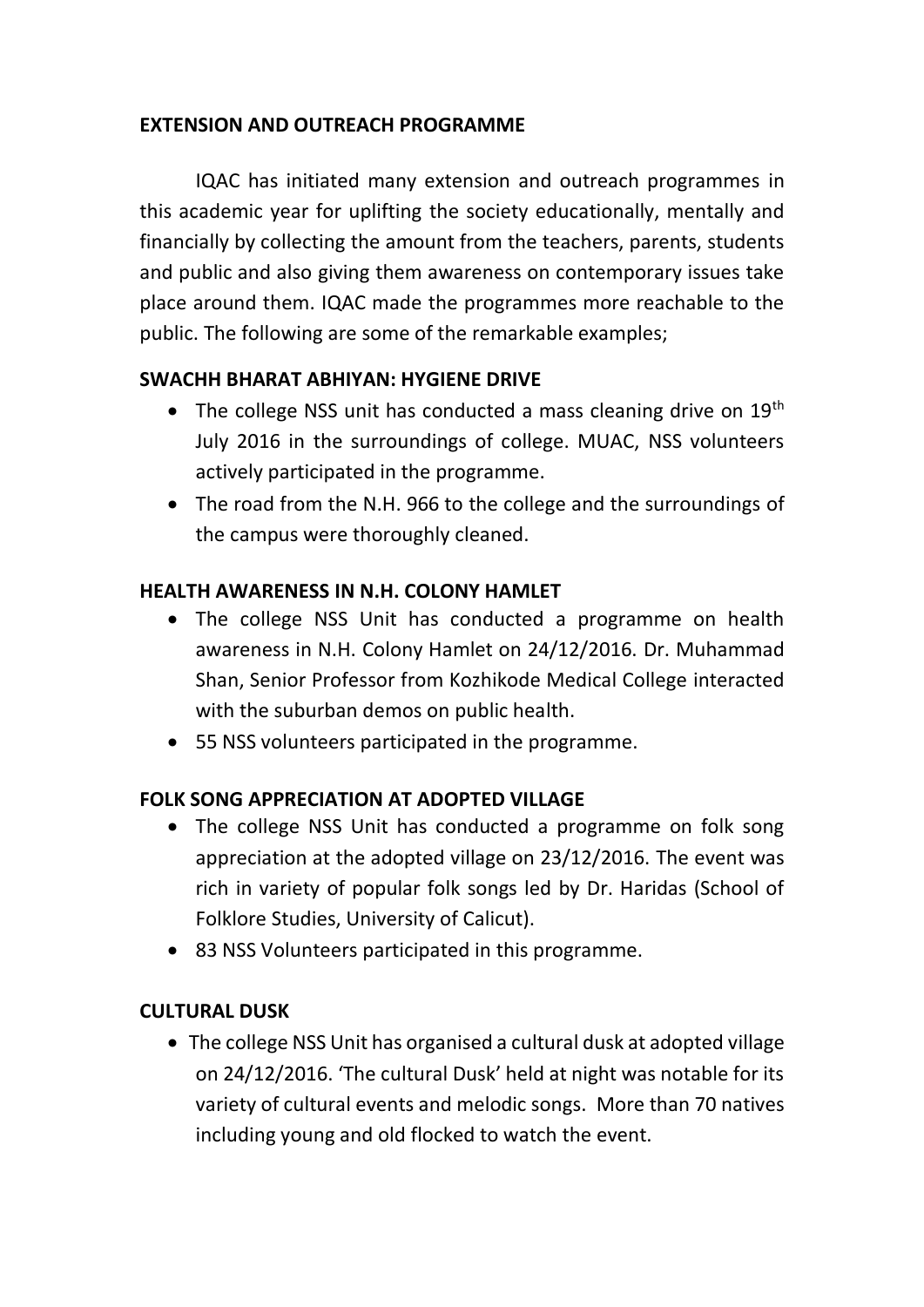## **ROAD UPGRADATION**

- The college NSS unit has conducted a road upgradation programme on 26 & 27th December 2016.
- Two ramshackle roads and some other alleys in the N.H. colony were reconditioned by the acute toils of our volunteers. Around 48 NSS volunteers actively participated in the programme.

## **BRING THE BRICKS TO THE SITE OF AN INDIGENT FAMILY**

 The college NSS unit has conducted a programme "bring the bricks to the siteof an indigent family" on 26/12/2016. Around 38 NSS volunteers actively participated in this programme.

## **MASS COUNSELLING FOR NATIVES**

- The college NSS Unit has conducted a mass counselling for Natives on 26/12/2016 at N.H.colony.
- Dr. Jouhar Munawwir, eminent counsellor and Assistant Professor of Farook Training College, led the initiative. More than 75 local beholders were present in the session.

## **ANTI-NARCOTIC SHOW**

- The college NSS unit has conducted an anti –narcotic show on 27/12/2016. Civil Police Officer Jits and renowned Anti-narcotic counsellor Mahesh Chithravarnam led the show.
- As part of the project, an excellent exhibition, distribution of pamphlets and door-to-door awareness campaign were held.
- 64 of our NSS volunteers participated in the programme with the local people

## **SOLACE: ABILITY CAMPUS VISIT**

 The intentional visit to the spacious Ability Campus (A Non Govt. charitable institution established for the all-round development of all categories of the differently abled) at Valiyaparamba near Pulikkal was a unique event.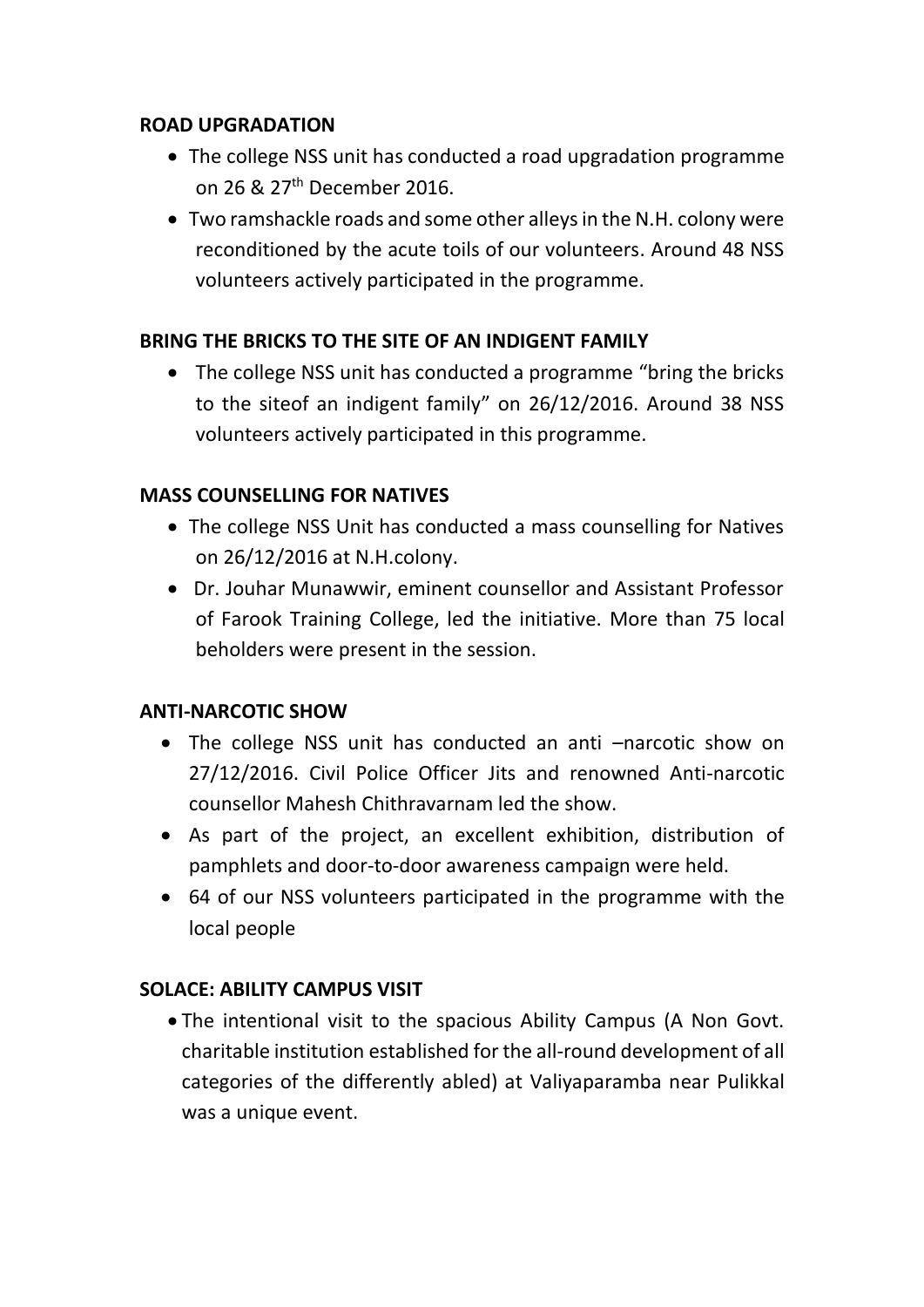The institution is a rehabilitation centre for hundreds of its inmates who are suffering from physical, mental and financial disabilities and challenges.

## **CLEARING OF WEEDS AND SHRUBS AT GWUPS GROUND**

- Our volunteers cleared the weeds and shrubs in the grounds and surroundings of GWUP School, the only primary school in Nediyaruppu Harijan Colony, our Adopted Village.
- The event, which was attended by 36 students, started at around 6.30 am and ended at 1 pm.

## **SOCIO-ECONOMIC SURVEY**

- A socio-economic survey was conducted by the NSS Volunteers on 28 and 29 December 2016.
- The volunteers visited more than 250 houses in the N.H. Colony hamlet accompanied by many locals and shared many heart breaking realities after the survey.
- The survey was able to provide an overall picture of the village and was also helpful to plan future programmes.

## **TASTE THE NATURE: FIELD VISIT**

- The college NSS unit has organised a programme named taste the nature: field visit on 15/01/2017 in connection with Three Day Residential Camp specially conducted exclusively for girls.
- They visited the beautiful garden of Sri Ilyas Aroor, who had got the State Government's Best Farmer Award. The visit turned out to be a wonderful experience for the team accompanied with officials and some local people.

## **PALLIATIVE FUND COLLECTION**

 The college NSS unit has conducted fund collection for palliative clinic Pulikkal with more enthusiasm. The NSS volunteers collected 16240 rupees and handed over to the palliative clinic.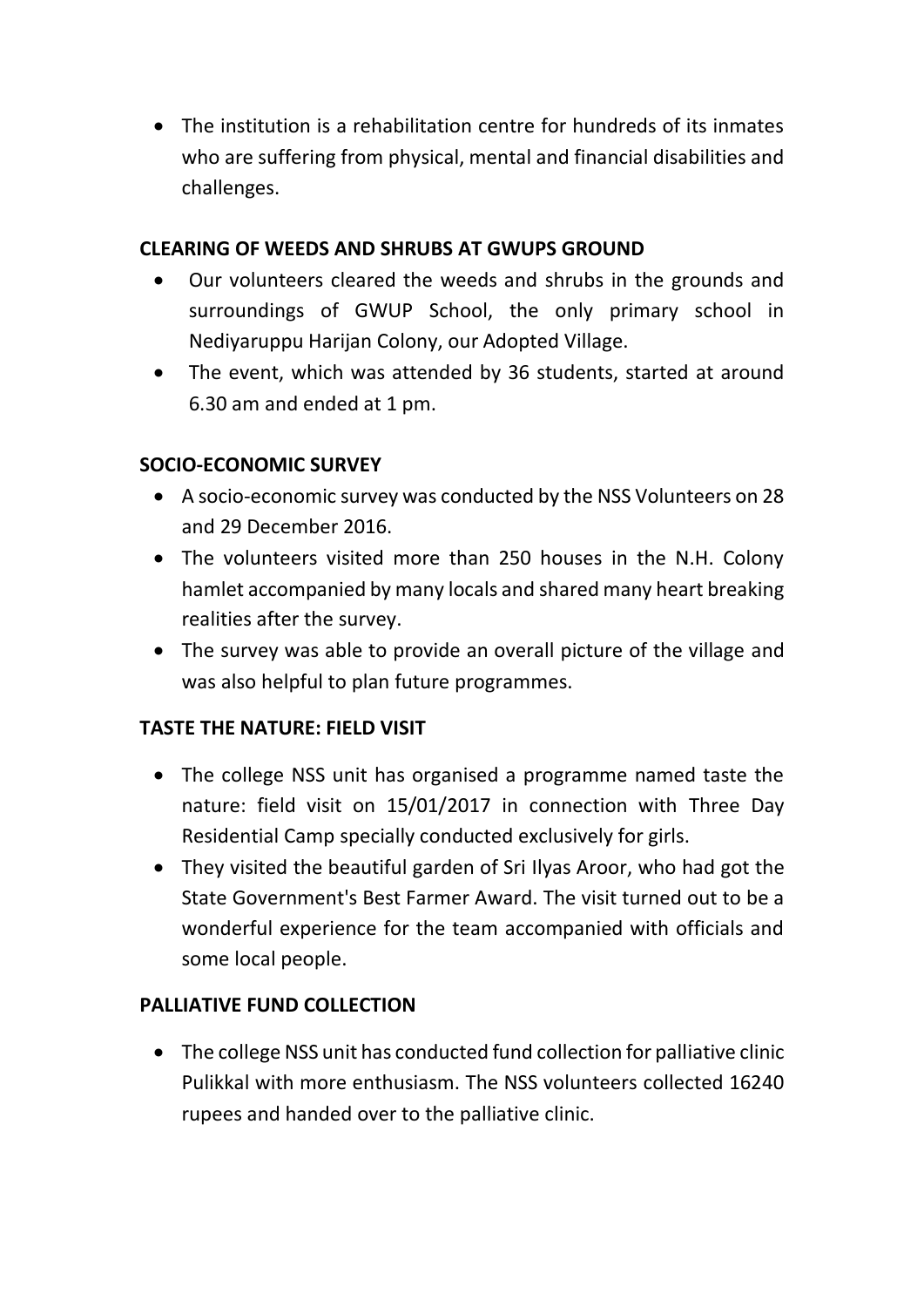#### **SHUBHYATHRA ROAD SAFETY AWARENESS**

- SHUBHAYATHRA" was one of the distinctive projects done on 17/01/2017. A series of shocking accidents in our state due to negligence and inadequacy in driving was the drive of it.
- Pamphlets were prepared in advance with guidelines for safe driving. The volunteers handed it over to the drivers of all the vehicles passing through the National Highway it.
- Kondotty Sub Inspector Vijayan inaugurated the opening session held at Periyambalam town.

## **POLIO VAACINATION SQUAD WORK**

• In line with the National Polio Vaccination Week, a door-to-door squad work was carried out by the college NSS Units in collaboration with the Pulikkal Primary Health Centre on 29/01/2017.

#### **LIBRARY RENOVATION AT GWUP SCHOOL, N.H. COLONY**

 The college NSS Unit has conducted a programme to renovate school library in adopted colony. The volunteers collected 332 books from their own homes and college neighborhood for the renovation of the library in GWUP School.

## **DECLARATION OF ADOPTED VILLAGE**

- The college NSS Unit organised a programme to declare the adopted village. From this year onwards, the unit have chosen N. H. Colony as the Adopted Village of the college NSS units. It is a heritage village founded during the reign of the Zamorin emperor and is densely populated with degraded Harijans.
- Sri. TV Ibrahim MLA announced the 'Adopted Village' at a grand event held at the GWUP School in the presence of eminent personalities. 69 NSS Volunteers participated in the programme.

#### **PROMOTION OF RESEARCH**

Continues Support and timely interface of IQAC is reflected in the growth of faculty's career development by publishing books and research papers in the international and national peer-reviewed journal which is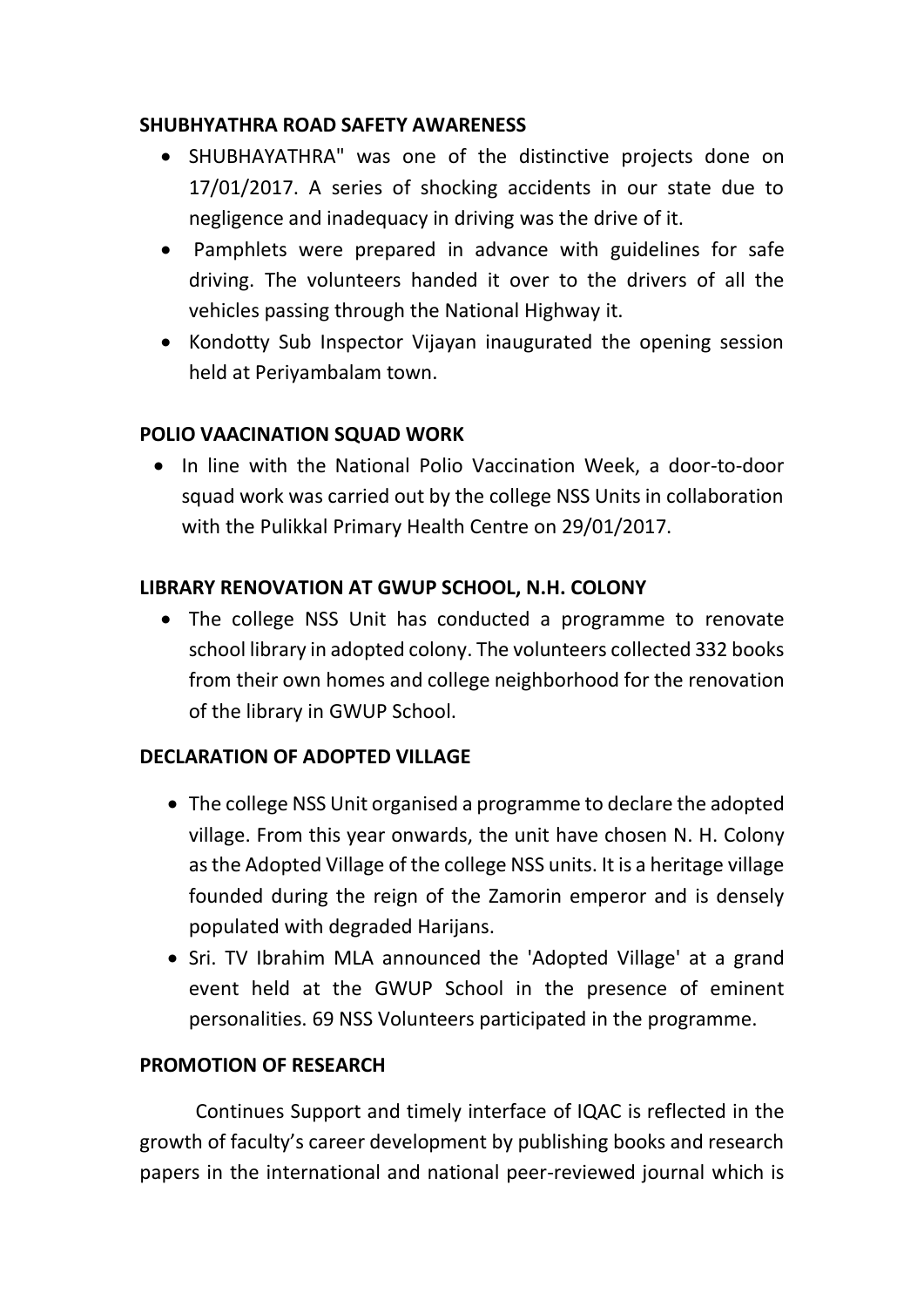included in the care list of UGC and also in presenting the research papers in various topics that discusses the contemporary issues in connection with teaching and learning process.

## **IQAC CONTRIBUTION IN TEACHING AND LEARNING PROCESS**

- IQAC monitors and facilitate the activities of the College council in all respects.
- During the commencement of each academic semesters, IQAC make sure that the time-line provided in the University academic calendar is followed.
- IQAC makes sure that class PTA meetings are convened at the end of each semester examinations in a timely manner.
- Students are selected for various activities.Awards and scholarships are distributed based on the recommendations by the mentor.
- **Introduced Teacher's Diary for recording each and every activities** regarding their career development.
- In each academic year, FDPs and Orientations in various areas were designed and delivered to all faculties to improve academic performance.
- Scheduled time was arranged for the mentors to interact with the mentees for discussing their problems in all spheres and collect relevant data.
- **Slow learners and advanced learners were encouraged to many** invited talks, programmes, workshops, remedial classes, interactions with research scholars and seminars.
- All Teachers were trained in Technological field to cope up with the latest tools and apps and use it in the teaching and learning process.
- IQAC creatively interfered to enhance the quality of teachinglearning process by ensuring that the planned activities are carried out in a time-bound manner.

## **ENHANCEMENT OF STAFF COMPETENCE (FDP)**

 Conducted Faculty Development Programs in Different Areas for Improving the Quality of Teaching Process and Research ability too.